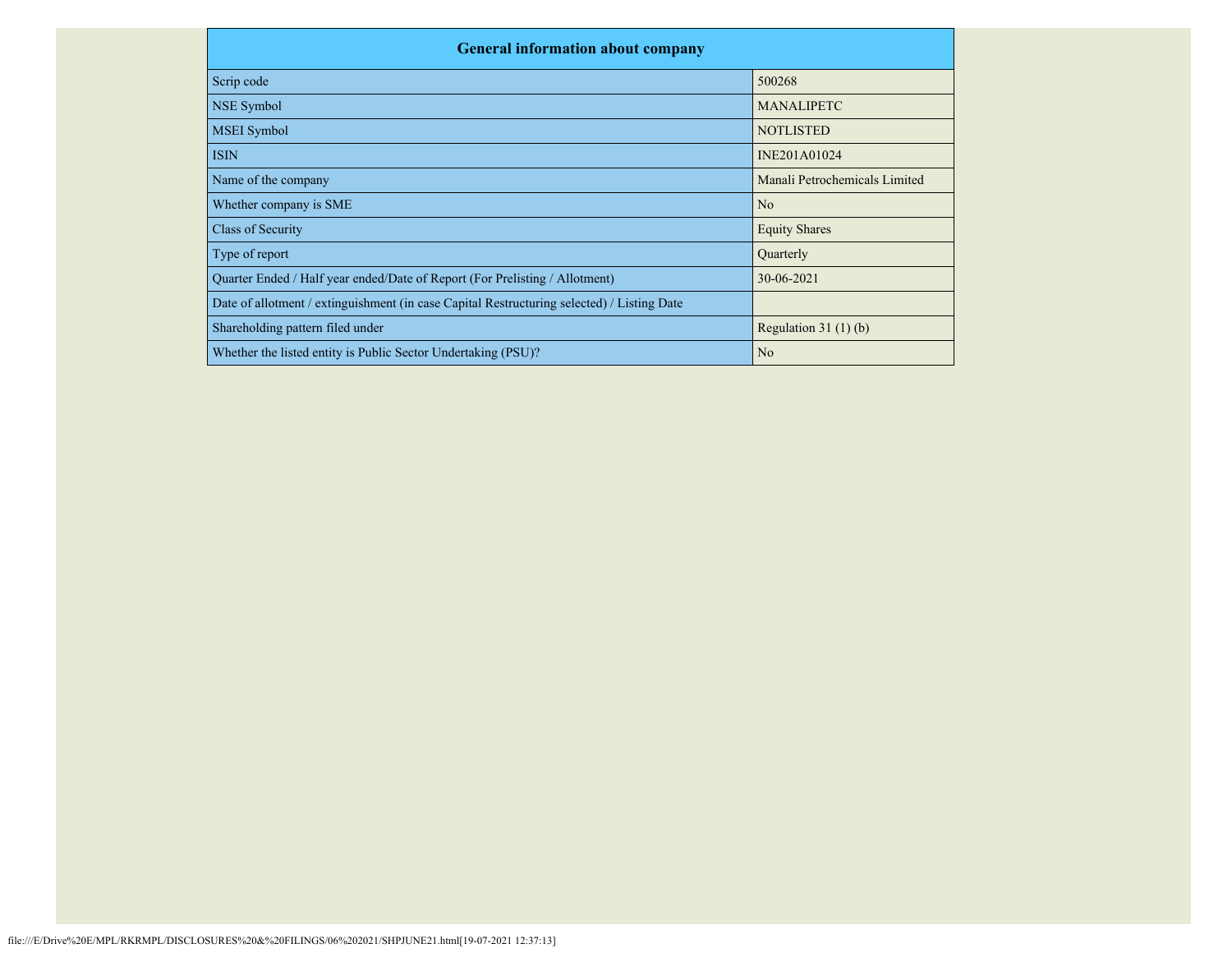|            | <b>Declaration</b>                                                                        |                |                                |                              |                             |  |  |  |  |  |
|------------|-------------------------------------------------------------------------------------------|----------------|--------------------------------|------------------------------|-----------------------------|--|--|--|--|--|
| Sr.<br>No. | Particular                                                                                | Yes/No         | Promoter and<br>Promoter Group | <b>Public</b><br>shareholder | Non Promoter-<br>Non Public |  |  |  |  |  |
|            | Whether the Listed Entity has issued any partly paid up shares?                           | N <sub>o</sub> | No                             | No                           | N <sub>o</sub>              |  |  |  |  |  |
|            | Whether the Listed Entity has issued any Convertible Securities                           | No             | N <sub>o</sub>                 | No                           | N <sub>o</sub>              |  |  |  |  |  |
| 3          | Whether the Listed Entity has issued any Warrants?                                        | N <sub>o</sub> | N <sub>o</sub>                 | No                           | N <sub>o</sub>              |  |  |  |  |  |
| 4          | Whether the Listed Entity has any shares against which<br>depository receipts are issued? | N <sub>o</sub> | N <sub>o</sub>                 | No                           | N <sub>o</sub>              |  |  |  |  |  |
| 5          | Whether the Listed Entity has any shares in locked-in?                                    | No             | No                             | No                           | N <sub>0</sub>              |  |  |  |  |  |
| 6          | Whether any shares held by promoters are pledge or otherwise<br>encumbered?               | No             | N <sub>o</sub>                 |                              |                             |  |  |  |  |  |
|            | Whether company has equity shares with differential voting<br>rights?                     | N <sub>o</sub> | N <sub>o</sub>                 | No                           | N <sub>o</sub>              |  |  |  |  |  |
| 8          | Whether the listed entity has any significant beneficial owner?                           | Yes            |                                |                              |                             |  |  |  |  |  |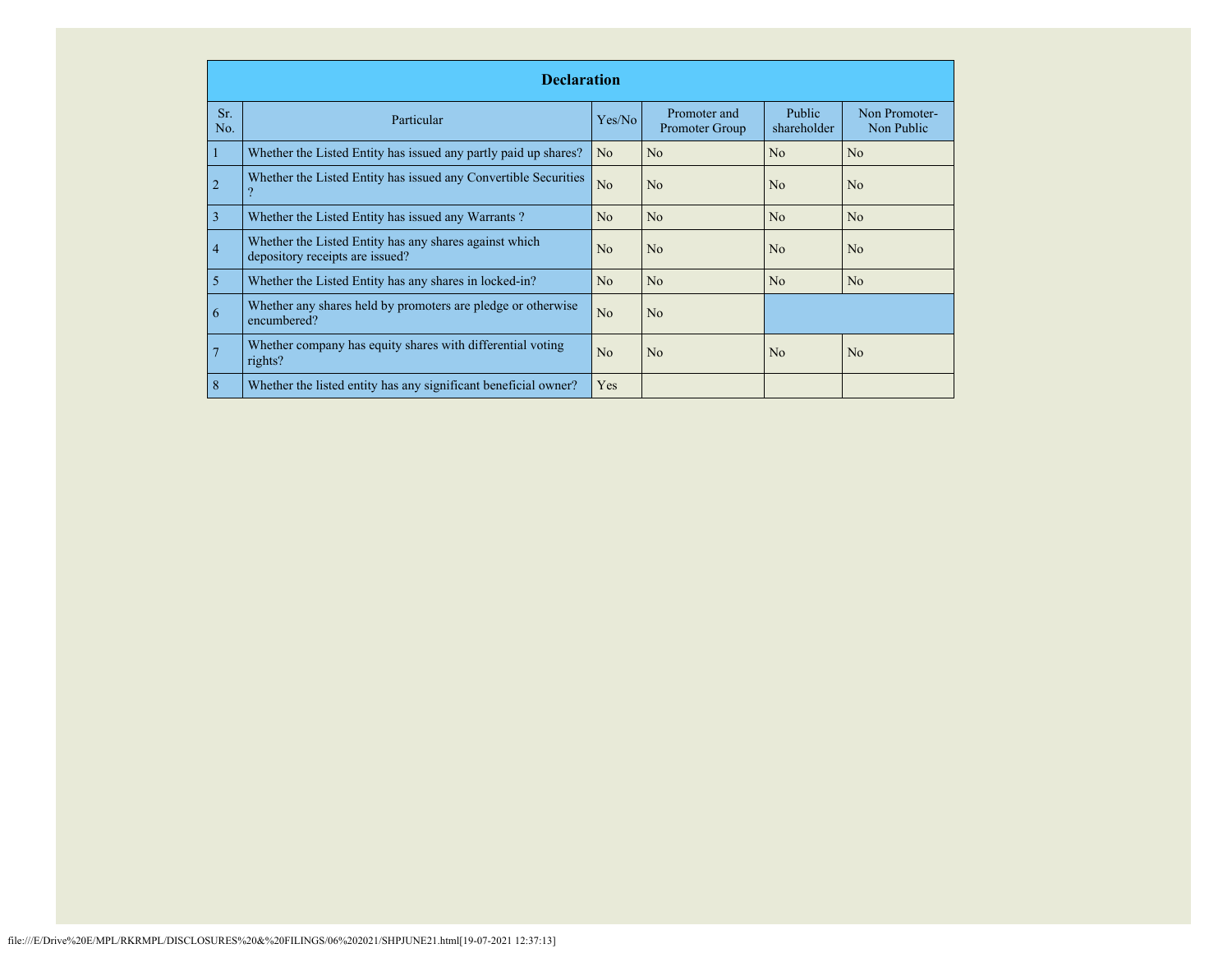|          | Table I - Summary Statement holding of specified securities |                                                       |             |                                 |                                |                                  |                                                        |                                                                  |               |           |                                   |  |  |
|----------|-------------------------------------------------------------|-------------------------------------------------------|-------------|---------------------------------|--------------------------------|----------------------------------|--------------------------------------------------------|------------------------------------------------------------------|---------------|-----------|-----------------------------------|--|--|
|          | Category<br>of<br>shareholder<br>(II)                       | No. of                                                |             | No. Of<br>Partly                | No. Of                         | Total nos.                       | Shareholding<br>as a % of total                        | Number of Voting Rights held in each<br>class of securities (IX) |               |           |                                   |  |  |
| Category |                                                             | Nos. Of<br>shareholders<br>up equity<br>(III)<br>(IV) | fully paid  | paid-<br>up                     | shares<br>underlying           | shares held                      | no. of shares<br>(calculated as                        | No of Voting (XIV) Rights                                        |               |           |                                   |  |  |
| (1)      |                                                             |                                                       | shares held | equity<br>shares<br>held<br>(V) | Depository<br>Receipts<br>(VI) | $(VII) =$<br>$(IV)+(V)+$<br>(VI) | per SCRR,<br>1957) (VIII)<br>As a $%$ of<br>$(A+B+C2)$ | Class eg:<br>$\overline{X}$                                      | Class<br>eg:y | Total     | Total as<br>$a\%$ of<br>$(A+B+C)$ |  |  |
| (A)      | Promoter<br>$\&$<br>Promoter<br>Group                       | 5                                                     | 77167251    |                                 |                                | 77167251                         | 44.86                                                  | 77167251                                                         |               | 77167251  | 44.86                             |  |  |
| (B)      | Public                                                      | 116521                                                | 94831978    |                                 |                                | 94831978                         | 55.14                                                  | 94831978                                                         |               | 94831978  | 55.14                             |  |  |
| (C)      | Non<br>Promoter-<br>Non Public                              |                                                       |             |                                 |                                |                                  |                                                        |                                                                  |               |           |                                   |  |  |
| (C1)     | <b>Shares</b><br>underlying<br><b>DRs</b>                   |                                                       |             |                                 |                                |                                  |                                                        |                                                                  |               |           |                                   |  |  |
| (C2)     | Shares held<br>by<br>Employee<br><b>Trusts</b>              |                                                       |             |                                 |                                |                                  |                                                        |                                                                  |               |           |                                   |  |  |
|          | Total                                                       | 116526                                                | 171999229   |                                 |                                | 171999229                        | 100                                                    | 171999229                                                        |               | 171999229 | 100                               |  |  |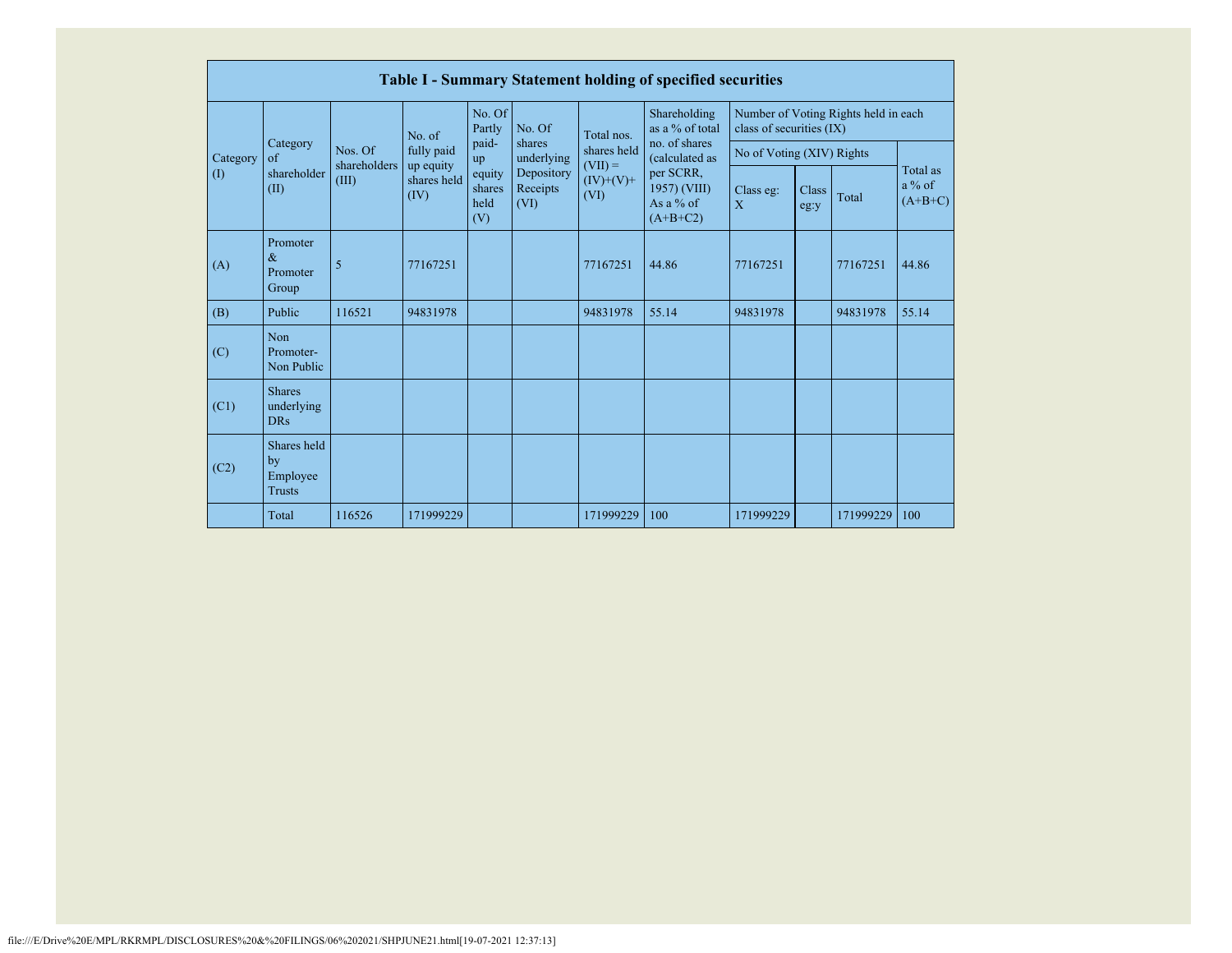|           |                                                |                                                 |                                       |                                                           | Table I - Summary Statement holding of specified securities                                |                                        |                                                           |                                                                               |                                                         |                                       |
|-----------|------------------------------------------------|-------------------------------------------------|---------------------------------------|-----------------------------------------------------------|--------------------------------------------------------------------------------------------|----------------------------------------|-----------------------------------------------------------|-------------------------------------------------------------------------------|---------------------------------------------------------|---------------------------------------|
| Category  | Category<br>of                                 | No. Of<br><b>Shares</b><br>Underlying           | No. of<br><b>Shares</b><br>Underlying | No. Of Shares<br>Underlying<br>Outstanding<br>convertible | Shareholding, as a %<br>assuming full<br>conversion of<br>convertible securities (         | Number of<br>Locked in<br>shares (XII) |                                                           | Number of<br><b>Shares</b><br>pledged or<br>otherwise<br>encumbered<br>(XIII) |                                                         | Number of<br>equity shares<br>held in |
| $\rm (I)$ | shareholder<br>(II)                            | Outstanding<br>convertible<br>securities<br>(X) | Outstanding<br>Warrants<br>$(X_i)$    | securities and<br>No. Of<br>Warrants $(X_i)$<br>(a)       | as a percentage of<br>diluted share capital)<br>$(XI) = (VII)+(X) As a$<br>% of $(A+B+C2)$ | No.<br>(a)                             | As $a$<br>$%$ of<br>total<br><b>Shares</b><br>held<br>(b) | No.<br>(a)                                                                    | As a<br>$%$ of<br>total<br><b>Shares</b><br>held<br>(b) | dematerialized<br>form $(XIV)$        |
| (A)       | Promoter<br>$\&$<br>Promoter<br>Group          |                                                 |                                       |                                                           | 44.86                                                                                      |                                        |                                                           |                                                                               |                                                         | 77167251                              |
| (B)       | Public                                         |                                                 |                                       |                                                           | 55.14                                                                                      |                                        |                                                           |                                                                               |                                                         | 87678545                              |
| (C)       | Non<br>Promoter-<br>Non Public                 |                                                 |                                       |                                                           |                                                                                            |                                        |                                                           |                                                                               |                                                         |                                       |
| (C1)      | <b>Shares</b><br>underlying<br><b>DRs</b>      |                                                 |                                       |                                                           |                                                                                            |                                        |                                                           |                                                                               |                                                         |                                       |
| (C2)      | Shares held<br>by<br>Employee<br><b>Trusts</b> |                                                 |                                       |                                                           |                                                                                            |                                        |                                                           |                                                                               |                                                         |                                       |
|           | Total                                          |                                                 |                                       |                                                           | 100                                                                                        |                                        |                                                           |                                                                               |                                                         | 164845796                             |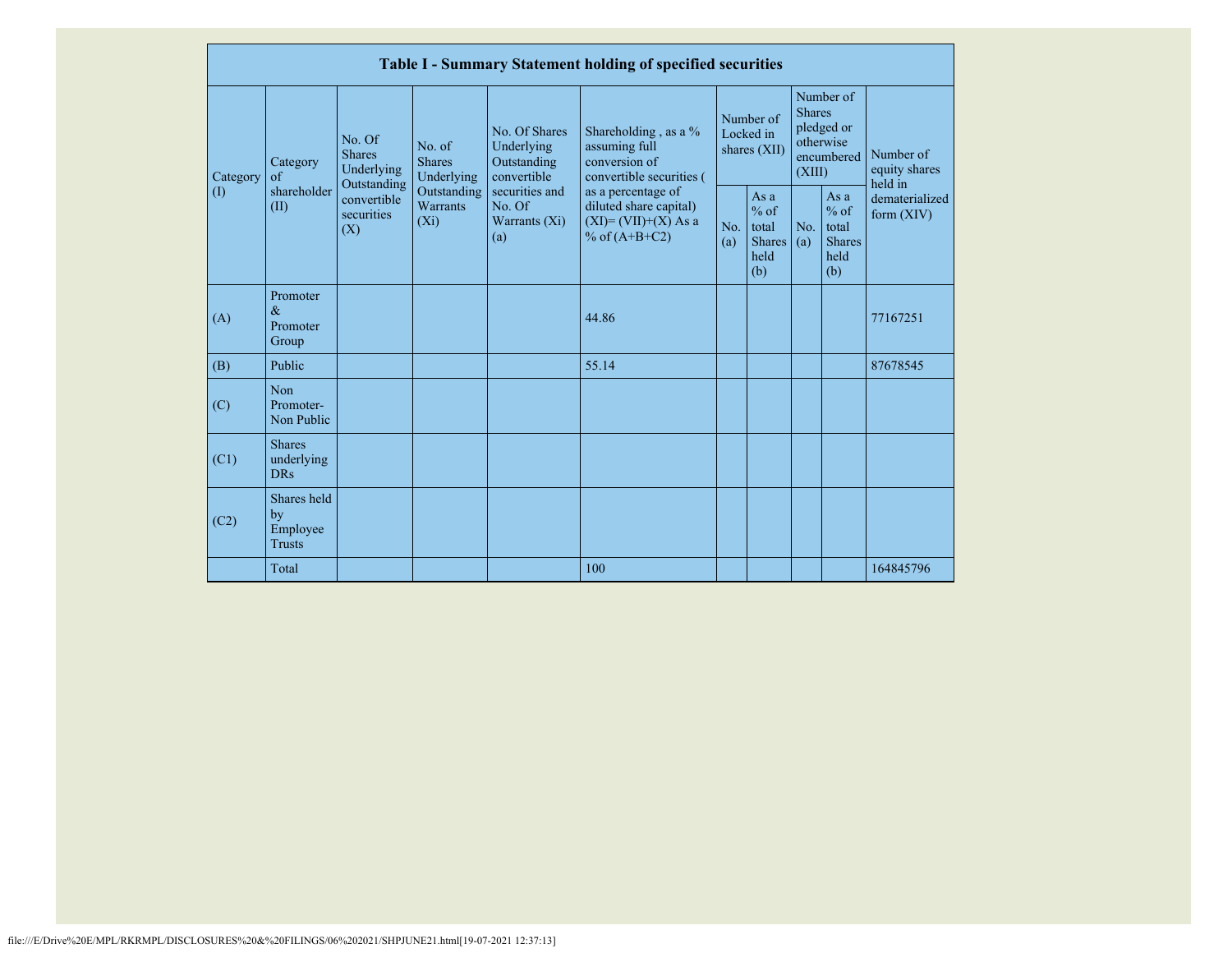|                                                                                                |                                            |                                                                                      |                                                          |                                       |                                |                                  | Table II - Statement showing shareholding pattern of the Promoter and Promoter Group |                           |               |                                      |                                              |
|------------------------------------------------------------------------------------------------|--------------------------------------------|--------------------------------------------------------------------------------------|----------------------------------------------------------|---------------------------------------|--------------------------------|----------------------------------|--------------------------------------------------------------------------------------|---------------------------|---------------|--------------------------------------|----------------------------------------------|
|                                                                                                |                                            |                                                                                      |                                                          | No.<br><b>Of</b>                      | No. Of                         |                                  | Shareholding<br>as a % of                                                            | class of securities (IX)  |               | Number of Voting Rights held in each |                                              |
|                                                                                                | Category &<br>Name of the                  | Nos. Of                                                                              | No. of<br>fully paid<br>up equity<br>shares held<br>(IV) | Partly<br>paid-                       | shares<br>underlying           | Total nos.<br>shares held        | total no. of<br>shares                                                               | No of Voting (XIV) Rights |               |                                      | Total                                        |
| Sr.                                                                                            | Shareholders<br>(1)                        | shareholders<br>(III)                                                                |                                                          | up<br>equity<br>shares<br>held<br>(V) | Depository<br>Receipts<br>(VI) | $(VII) =$<br>$(IV)+(V)+$<br>(VI) | (calculated<br>as per SCRR,<br>1957) (VIII)<br>As a % of<br>$(A+B+C2)$               | Class eg:<br>$\mathbf X$  | Class<br>eg:y | Total                                | as a $\%$<br>of<br>Total<br>Voting<br>rights |
| $\mathbf{A}$                                                                                   |                                            | Table II - Statement showing shareholding pattern of the Promoter and Promoter Group |                                                          |                                       |                                |                                  |                                                                                      |                           |               |                                      |                                              |
| (1)                                                                                            | Indian                                     |                                                                                      |                                                          |                                       |                                |                                  |                                                                                      |                           |               |                                      |                                              |
| (c)                                                                                            | Financial<br>Institutions/<br><b>Banks</b> | $\mathbf{1}$                                                                         | 11212500                                                 |                                       |                                | 11212500                         | 6.52                                                                                 | 11212500                  |               | 11212500                             | 6.52                                         |
| (d)                                                                                            | Any Other<br>(specify)                     | $\overline{4}$                                                                       | 65954751                                                 |                                       |                                | 65954751                         | 38.35                                                                                | 65954751                  |               | 65954751                             | 38.35                                        |
| Sub-Total<br>(A)(1)                                                                            |                                            | 5                                                                                    | 77167251                                                 |                                       |                                | 77167251                         | 44.86                                                                                | 77167251                  |               | 77167251                             | 44.86                                        |
| (2)                                                                                            | Foreign                                    |                                                                                      |                                                          |                                       |                                |                                  |                                                                                      |                           |               |                                      |                                              |
| Total<br>Shareholding<br>of Promoter<br>and<br>Promoter<br>Group $(A)=$<br>$(A)(1)+(A)$<br>(2) |                                            | 5                                                                                    | 77167251                                                 |                                       |                                | 77167251                         | 44.86                                                                                | 77167251                  |               | 77167251                             | 44.86                                        |
| $\mathbf B$                                                                                    |                                            | Table III - Statement showing shareholding pattern of the Public shareholder         |                                                          |                                       |                                |                                  |                                                                                      |                           |               |                                      |                                              |
| (1)                                                                                            | Institutions                               |                                                                                      |                                                          |                                       |                                |                                  |                                                                                      |                           |               |                                      |                                              |
| (a)                                                                                            | Mutual<br>Funds                            | 6                                                                                    | 54900                                                    |                                       |                                | 54900                            | 0.03                                                                                 | 54900                     |               | 54900                                | 0.03                                         |
| (c)                                                                                            | Alternate<br>Investment<br>Funds           | $\mathbf{1}$                                                                         | 29350                                                    |                                       |                                | 29350                            | 0.02                                                                                 | 29350                     |               | 29350                                | 0.02                                         |
| (e)                                                                                            | Foreign<br>Portfolio<br>Investors          | 3                                                                                    | 1503322                                                  |                                       |                                | 1503322                          | 0.87                                                                                 | 1503322                   |               | 1503322                              | 0.87                                         |
| (g)                                                                                            | Insurance<br>Companies                     | $\sqrt{5}$                                                                           | 1650                                                     |                                       |                                | 1650                             | $\mathbf{0}$                                                                         | 1650                      |               | 1650                                 | $\overline{0}$                               |
| Sub-Total<br>(B)(1)                                                                            |                                            | 15                                                                                   | 1589222                                                  |                                       |                                | 1589222                          | 0.92                                                                                 | 1589222                   |               | 1589222                              | 0.92                                         |
| (3)                                                                                            | Non-institutions                           |                                                                                      |                                                          |                                       |                                |                                  |                                                                                      |                           |               |                                      |                                              |
|                                                                                                | Individuals -<br>i.Individual              |                                                                                      |                                                          |                                       |                                |                                  |                                                                                      |                           |               |                                      |                                              |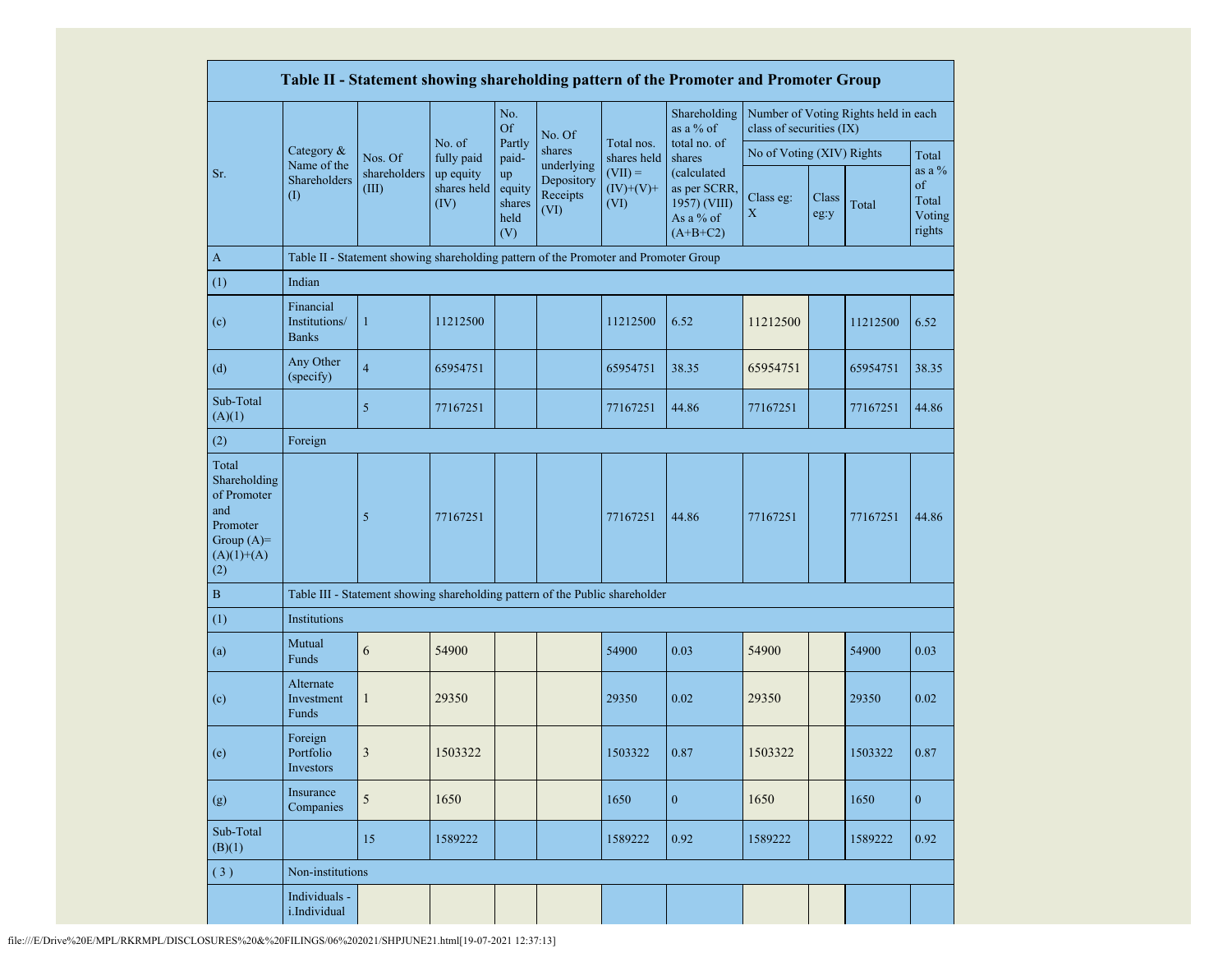| (a(i))                                                                      | shareholders<br>holding<br>nominal<br>share capital<br>up to Rs. 2<br>lakhs.                                           | 111925                                                                                        | 54909670  |  |  | 54909670  | 31.92 | 54909670  |  | 54909670  | 31.92 |
|-----------------------------------------------------------------------------|------------------------------------------------------------------------------------------------------------------------|-----------------------------------------------------------------------------------------------|-----------|--|--|-----------|-------|-----------|--|-----------|-------|
| (a(ii))                                                                     | Individuals -<br>ii. Individual<br>shareholders<br>holding<br>nominal<br>share capital<br>in excess of<br>Rs. 2 lakhs. | 142                                                                                           | 15873358  |  |  | 15873358  | 9.23  | 15873358  |  | 15873358  | 9.23  |
| (e)                                                                         | Any Other<br>(specify)                                                                                                 | 4439                                                                                          | 22459728  |  |  | 22459728  | 13.06 | 22459728  |  | 22459728  | 13.06 |
| Sub-Total<br>(B)(3)                                                         |                                                                                                                        | 116506                                                                                        | 93242756  |  |  | 93242756  | 54.21 | 93242756  |  | 93242756  | 54.21 |
| <b>Total Public</b><br>Shareholding<br>$(B)=(B)(1)+$<br>$(B)(2)+(B)$<br>(3) |                                                                                                                        | 116521                                                                                        | 94831978  |  |  | 94831978  | 55.14 | 94831978  |  | 94831978  | 55.14 |
| $\mathbf C$                                                                 |                                                                                                                        | Table IV - Statement showing shareholding pattern of the Non Promoter- Non Public shareholder |           |  |  |           |       |           |  |           |       |
| Total (<br>$A+B+C2$ )                                                       |                                                                                                                        | 116526                                                                                        | 171999229 |  |  | 171999229 | 100   | 171999229 |  | 171999229 | 100   |
| Total<br>$(A+B+C)$                                                          |                                                                                                                        | 116526                                                                                        | 171999229 |  |  | 171999229 | 100   | 171999229 |  | 171999229 | 100   |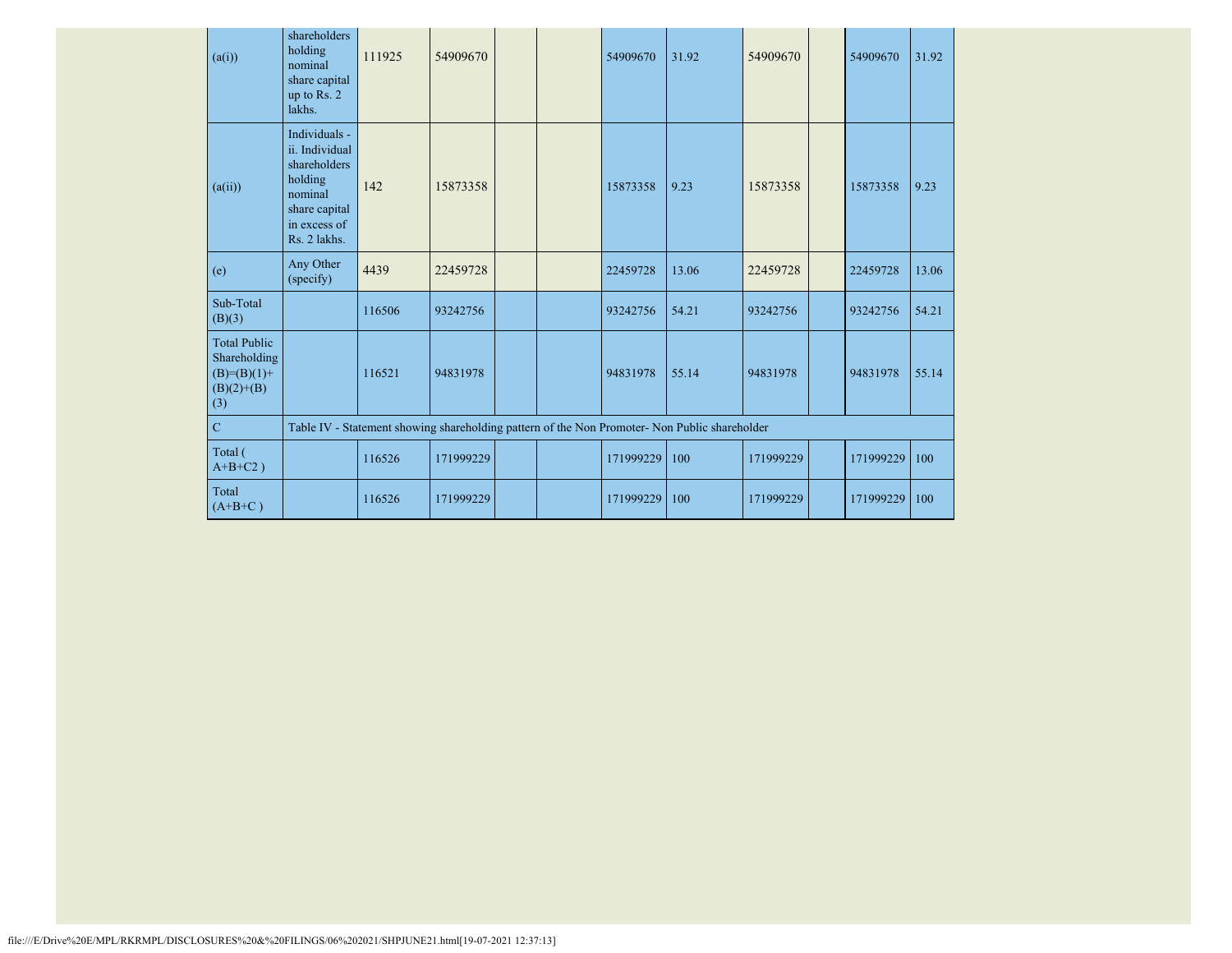|                                                                                         |                                                                                                                                            |             |                                                                | Table II - Statement showing shareholding pattern of the Promoter and Promoter Group |  |                                                         |                         |                                                         |                                       |  |
|-----------------------------------------------------------------------------------------|--------------------------------------------------------------------------------------------------------------------------------------------|-------------|----------------------------------------------------------------|--------------------------------------------------------------------------------------|--|---------------------------------------------------------|-------------------------|---------------------------------------------------------|---------------------------------------|--|
|                                                                                         | No. Of<br>No. of<br><b>Shares</b><br><b>Shares</b><br>Underlying<br>Outstanding<br>convertible<br>Warrants<br>securities<br>$(X_i)$<br>(X) | Underlying  | No. Of Shares<br>Underlying<br>Outstanding                     | Shareholding, as a %<br>assuming full conversion of<br>convertible securities (as a  |  | Number of<br>Locked in<br>shares (XII)                  | <b>Shares</b><br>(XIII) | Number of<br>pledged or<br>otherwise<br>encumbered      | Number of<br>equity shares<br>held in |  |
| Sr.                                                                                     |                                                                                                                                            | Outstanding | convertible<br>securities and<br>No. Of Warrants<br>$(Xi)$ (a) | percentage of diluted share<br>capital) $(XI) = (VII)+(X) As$<br>a % of $(A+B+C2)$   |  | As a<br>$%$ of<br>total<br><b>Shares</b><br>held<br>(b) | No.<br>(a)              | As a<br>$%$ of<br>total<br><b>Shares</b><br>held<br>(b) | dematerialized<br>form (XIV)          |  |
| $\mathbf{A}$                                                                            |                                                                                                                                            |             |                                                                | Table II - Statement showing shareholding pattern of the Promoter and Promoter Group |  |                                                         |                         |                                                         |                                       |  |
| (1)                                                                                     | Indian                                                                                                                                     |             |                                                                |                                                                                      |  |                                                         |                         |                                                         |                                       |  |
| (c)                                                                                     |                                                                                                                                            |             |                                                                | 6.52                                                                                 |  |                                                         |                         |                                                         | 11212500                              |  |
| (d)                                                                                     |                                                                                                                                            |             |                                                                | 38.35                                                                                |  |                                                         |                         |                                                         | 65954751                              |  |
| Sub-Total (A)<br>(1)                                                                    |                                                                                                                                            |             |                                                                | 44.86                                                                                |  |                                                         |                         |                                                         | 77167251                              |  |
| (2)                                                                                     | Foreign                                                                                                                                    |             |                                                                |                                                                                      |  |                                                         |                         |                                                         |                                       |  |
| Total<br>Shareholding<br>of Promoter<br>and Promoter<br>Group $(A)=$<br>$(A)(1)+(A)(2)$ |                                                                                                                                            |             |                                                                | 44.86                                                                                |  |                                                         |                         |                                                         | 77167251                              |  |
| $\mathbf{B}$                                                                            |                                                                                                                                            |             |                                                                | Table III - Statement showing shareholding pattern of the Public shareholder         |  |                                                         |                         |                                                         |                                       |  |
| (1)                                                                                     | Institutions                                                                                                                               |             |                                                                |                                                                                      |  |                                                         |                         |                                                         |                                       |  |
| (a)                                                                                     |                                                                                                                                            |             |                                                                | 0.03                                                                                 |  |                                                         |                         |                                                         | 17850                                 |  |
| (c)                                                                                     |                                                                                                                                            |             |                                                                | 0.02                                                                                 |  |                                                         |                         |                                                         | 29350                                 |  |
| (e)                                                                                     |                                                                                                                                            |             |                                                                | 0.87                                                                                 |  |                                                         |                         |                                                         | 1503322                               |  |
| (g)                                                                                     |                                                                                                                                            |             |                                                                | $\boldsymbol{0}$                                                                     |  |                                                         |                         |                                                         | 150                                   |  |
| Sub-Total (B)<br>(1)                                                                    |                                                                                                                                            |             |                                                                | 0.92                                                                                 |  |                                                         |                         |                                                         | 1550672                               |  |
| (3)                                                                                     | Non-institutions                                                                                                                           |             |                                                                |                                                                                      |  |                                                         |                         |                                                         |                                       |  |
| (a(i))                                                                                  |                                                                                                                                            |             |                                                                | 31.92                                                                                |  |                                                         |                         |                                                         | 48318137                              |  |
| (a(ii))                                                                                 |                                                                                                                                            |             |                                                                | 9.23                                                                                 |  |                                                         |                         |                                                         | 15798448                              |  |
| (e)                                                                                     |                                                                                                                                            |             |                                                                | 13.06                                                                                |  |                                                         |                         |                                                         | 22011288                              |  |
| Sub-Total (B)<br>(3)                                                                    |                                                                                                                                            |             |                                                                | 54.21                                                                                |  |                                                         |                         |                                                         | 86127873                              |  |
| <b>Total Public</b><br>Shareholding                                                     |                                                                                                                                            |             |                                                                |                                                                                      |  |                                                         |                         |                                                         |                                       |  |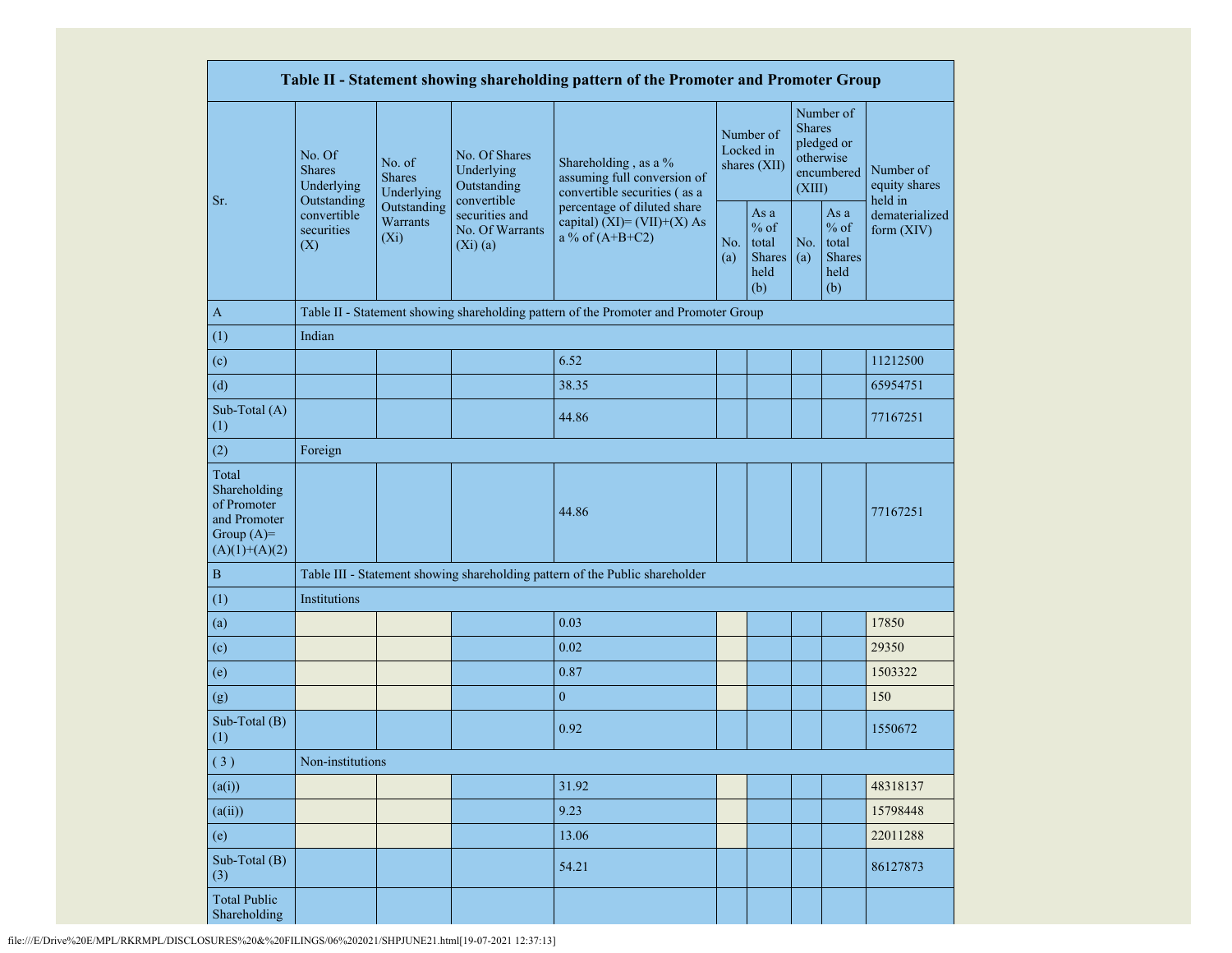| $(B)=(B)(1)+$<br>$(B)(2)+(B)(3)$ |  | 55.14                                                                                         |  |  | 87678545  |
|----------------------------------|--|-----------------------------------------------------------------------------------------------|--|--|-----------|
|                                  |  | Table IV - Statement showing shareholding pattern of the Non Promoter- Non Public shareholder |  |  |           |
| Total<br>$A+B+C2$ )              |  | 100                                                                                           |  |  | 164845796 |
| Total $(A+B+C)$                  |  | 100                                                                                           |  |  | 164845796 |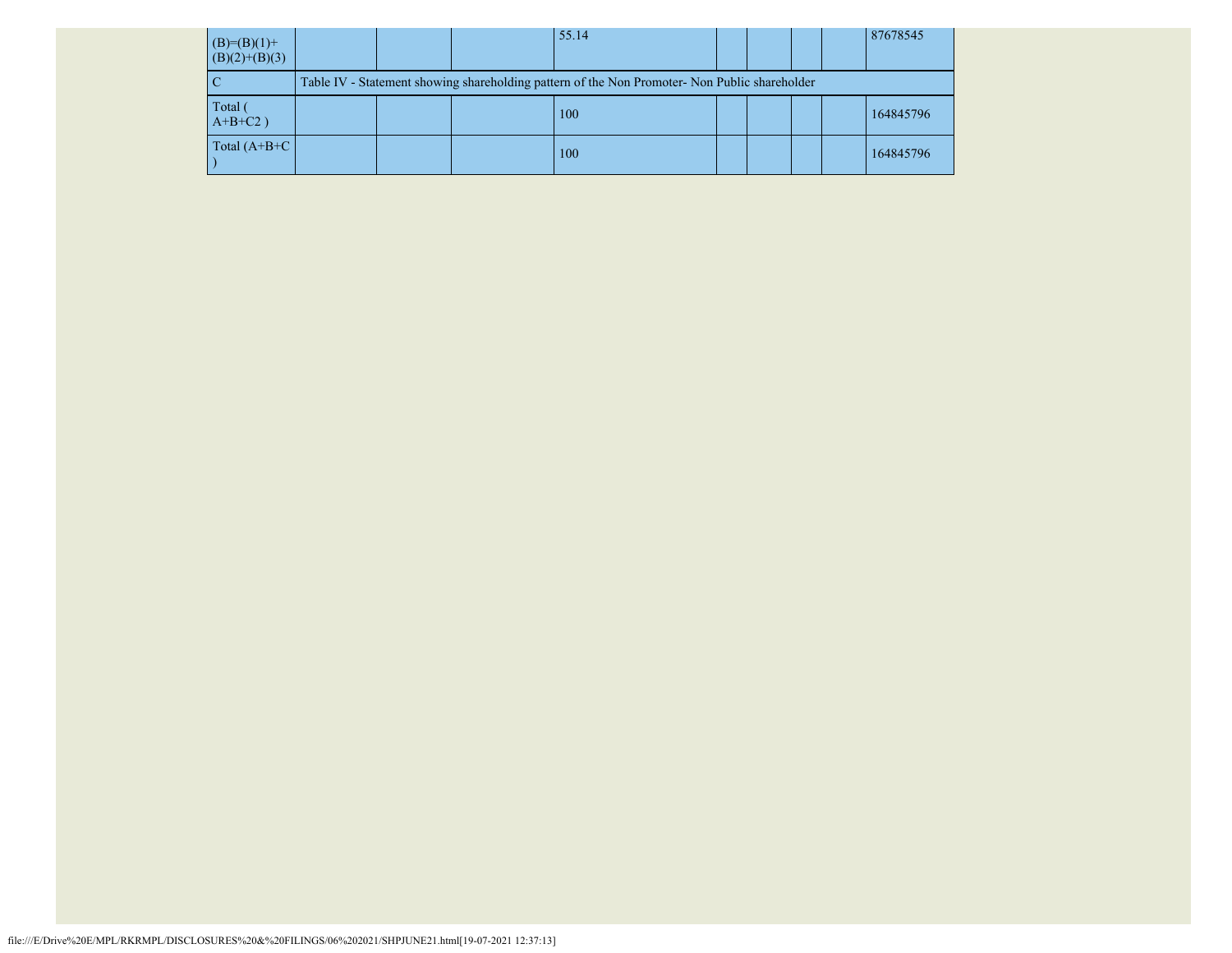|                                                                                                                      | <b>Financial Institutions/ Banks</b>                          |                       |
|----------------------------------------------------------------------------------------------------------------------|---------------------------------------------------------------|-----------------------|
| Searial No.                                                                                                          | $\mathbf{1}$                                                  |                       |
| Name of the<br>Shareholders (I)                                                                                      | TAMILNADU INDUSTRIAL DEVELOPMENT CORPORATION LTD              | Click here to go back |
| PAN(II)                                                                                                              | AAACT3409P                                                    | Total                 |
| No. of fully paid<br>up equity shares<br>held (IV)                                                                   | 11212500                                                      | 11212500              |
| No. Of Partly paid-<br>up equity shares<br>held(V)                                                                   |                                                               |                       |
| No. Of shares<br>underlying<br>Depository<br>Receipts (VI)                                                           |                                                               |                       |
| Total nos. shares<br>held $(VII) = (IV) +$<br>$(V)$ + $(VI)$                                                         | 11212500                                                      | 11212500              |
| Shareholding as a<br>% of total no. of<br>shares (calculated<br>as per SCRR,<br>1957) (VIII) As a<br>% of $(A+B+C2)$ | 6.52                                                          | 6.52                  |
|                                                                                                                      | Number of Voting Rights held in each class of securities (IX) |                       |
| Class eg: X                                                                                                          | 11212500                                                      | 11212500              |
| Class eg:y                                                                                                           |                                                               |                       |
| Total                                                                                                                | 11212500                                                      | 11212500              |
| Total as a % of<br><b>Total Voting rights</b>                                                                        | 6.52                                                          | 6.52                  |
| No. Of Shares<br>Underlying<br>Outstanding<br>convertible<br>securities $(X)$                                        |                                                               |                       |
| No. of Shares<br>Underlying<br>Outstanding<br>Warrants (Xi)                                                          |                                                               |                       |
| No. Of Shares<br>Underlying<br>Outstanding<br>convertible<br>securities and No.<br>Of Warrants (Xi)<br>(a)           |                                                               |                       |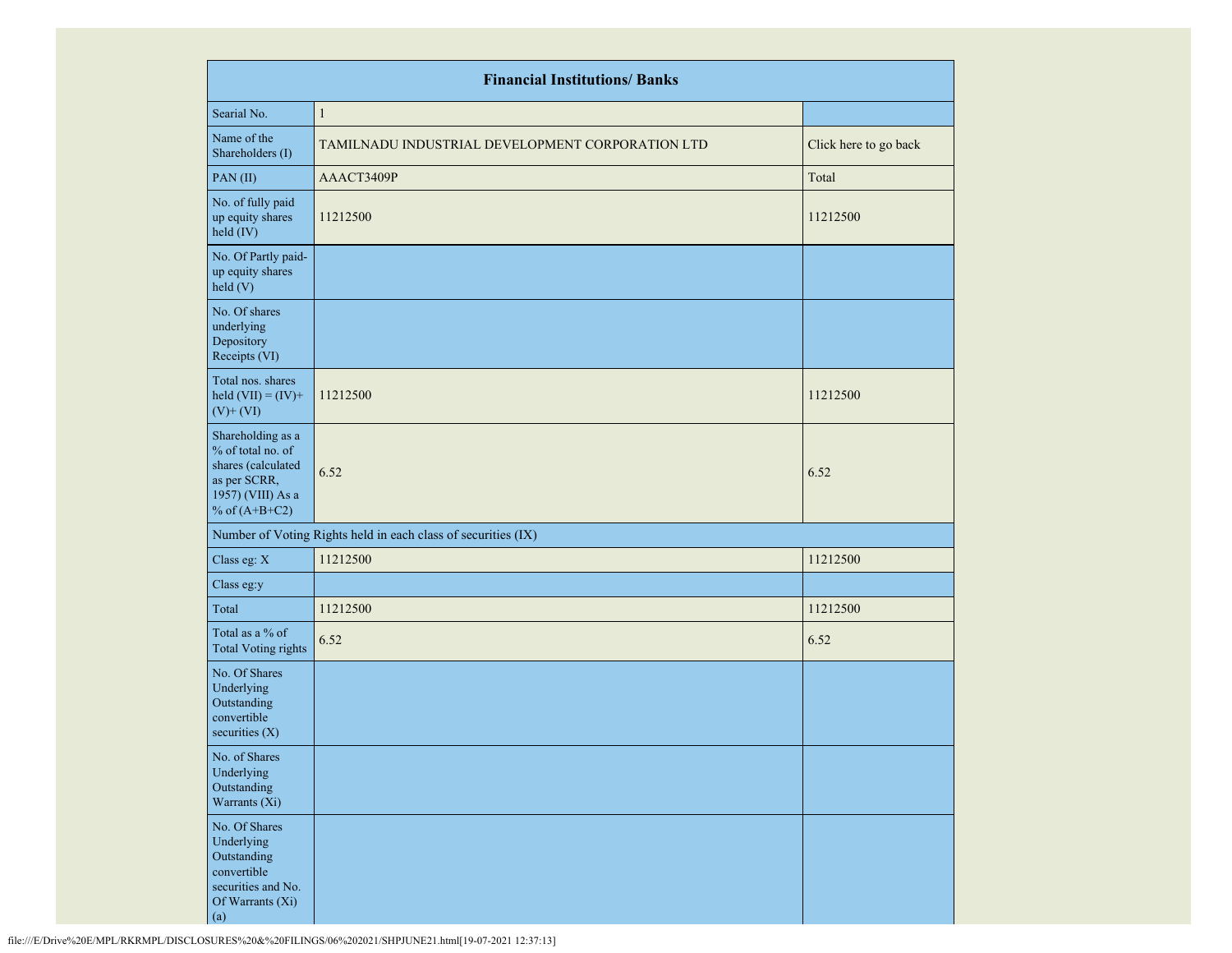| Shareholding, as a<br>% assuming full<br>conversion of<br>convertible<br>securities (as a<br>percentage of<br>diluted share<br>capital) (XI)=<br>$(VII)+(X)$ As a %<br>of $(A+B+C2)$ | 6.52                                                    | 6.52     |
|--------------------------------------------------------------------------------------------------------------------------------------------------------------------------------------|---------------------------------------------------------|----------|
| Number of Locked in shares (XII)                                                                                                                                                     |                                                         |          |
| No. (a)                                                                                                                                                                              |                                                         |          |
| As a % of total<br>Shares held (b)                                                                                                                                                   |                                                         |          |
|                                                                                                                                                                                      | Number of Shares pledged or otherwise encumbered (XIII) |          |
| No. (a)                                                                                                                                                                              |                                                         |          |
| As a % of total<br>Shares held (b)                                                                                                                                                   |                                                         |          |
| Number of equity<br>shares held in<br>dematerialized<br>form $(XIV)$                                                                                                                 | 11212500                                                | 11212500 |
| Reason for not providing PAN                                                                                                                                                         |                                                         |          |
| Reason for not<br>providing PAN                                                                                                                                                      |                                                         |          |
| Shareholder type                                                                                                                                                                     | Promoter                                                |          |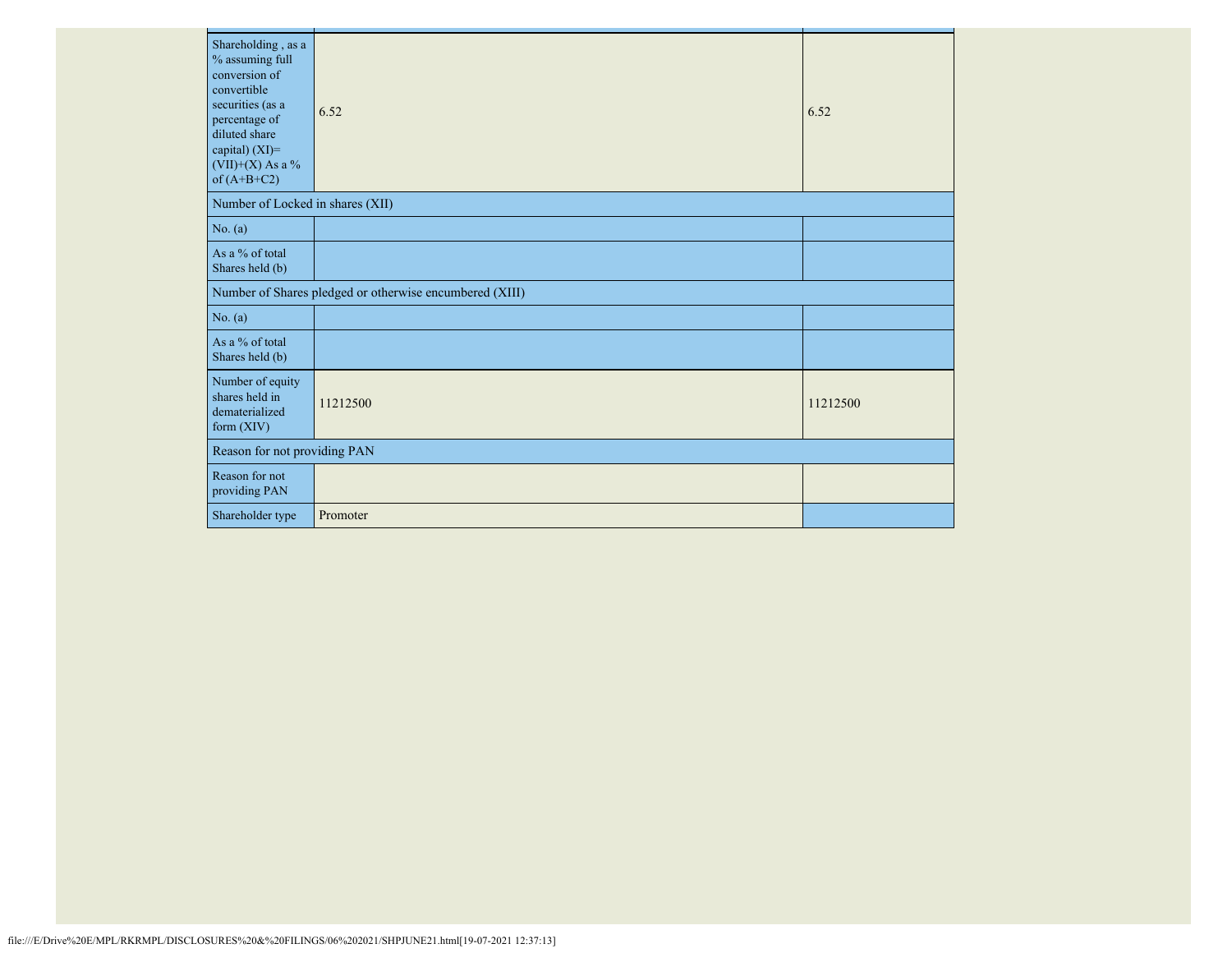|                                                                                                                      |                                                               | <b>Any Other (specify)</b>                                               |                                                    |                                        |                          |
|----------------------------------------------------------------------------------------------------------------------|---------------------------------------------------------------|--------------------------------------------------------------------------|----------------------------------------------------|----------------------------------------|--------------------------|
| Searial No.                                                                                                          | $\mathbf{1}$                                                  | $\sqrt{2}$                                                               | $\overline{3}$                                     | $\overline{4}$                         |                          |
| Category                                                                                                             | <b>Bodies Corporate</b>                                       | <b>Bodies Corporate</b>                                                  | <b>Bodies Corporate</b>                            | Director or<br>Director's<br>Relatives | Click here<br>to go back |
| Name of the<br>Shareholders (I)                                                                                      | <b>SIDD LIFE SCIENCES</b><br>PRIVATE LIMITED                  | SOUTHERN PETROCHEMICAL<br><b>INDUSTRIES</b><br><b>CORPORATIONLIMITED</b> | <b>RANFORD</b><br><b>INVESTMENTS</b><br><b>LTD</b> | <b>ASHWIN C</b><br><b>MUTHIAH</b>      |                          |
| PAN(II)                                                                                                              | AAECS9251J                                                    | AAACS4668K                                                               | AADCR5452K                                         | AAEPA4148H                             | Total                    |
| No. of the<br>Shareholders (I)                                                                                       | $\mathbf{1}$                                                  | $\mathbf{1}$                                                             | $\mathbf{1}$                                       | $\mathbf{1}$                           | $\overline{4}$           |
| No. of fully paid<br>up equity shares<br>held (IV)                                                                   | 65846053                                                      | 10000                                                                    | 85050                                              | 13648                                  | 65954751                 |
| No. Of Partly paid-<br>up equity shares<br>held(V)                                                                   |                                                               |                                                                          |                                                    |                                        |                          |
| No. Of shares<br>underlying<br>Depository<br>Receipts (VI)                                                           |                                                               |                                                                          |                                                    |                                        |                          |
| Total nos. shares<br>held $(VII) = (IV) +$<br>$(V)$ + $(VI)$                                                         | 65846053                                                      | 10000                                                                    | 85050                                              | 13648                                  | 65954751                 |
| Shareholding as a<br>% of total no. of<br>shares (calculated<br>as per SCRR,<br>1957) (VIII) As a<br>% of $(A+B+C2)$ | 38.28                                                         | 0.01                                                                     | 0.05                                               | 0.01                                   | 38.35                    |
|                                                                                                                      | Number of Voting Rights held in each class of securities (IX) |                                                                          |                                                    |                                        |                          |
| Class eg: X                                                                                                          | 65846053                                                      | 10000                                                                    | 85050                                              | 13648                                  | 65954751                 |
| Class eg:y                                                                                                           |                                                               |                                                                          |                                                    |                                        |                          |
| Total                                                                                                                | 65846053                                                      | 10000                                                                    | 85050                                              | 13648                                  | 65954751                 |
| Total as a % of<br><b>Total Voting rights</b>                                                                        | 38.28                                                         | 0.01                                                                     | 0.05                                               | 0.01                                   | 38.35                    |
| No. Of Shares<br>Underlying<br>Outstanding<br>convertible<br>securities (X)                                          |                                                               |                                                                          |                                                    |                                        |                          |
| No. of Shares<br>Underlying<br>Outstanding                                                                           |                                                               |                                                                          |                                                    |                                        |                          |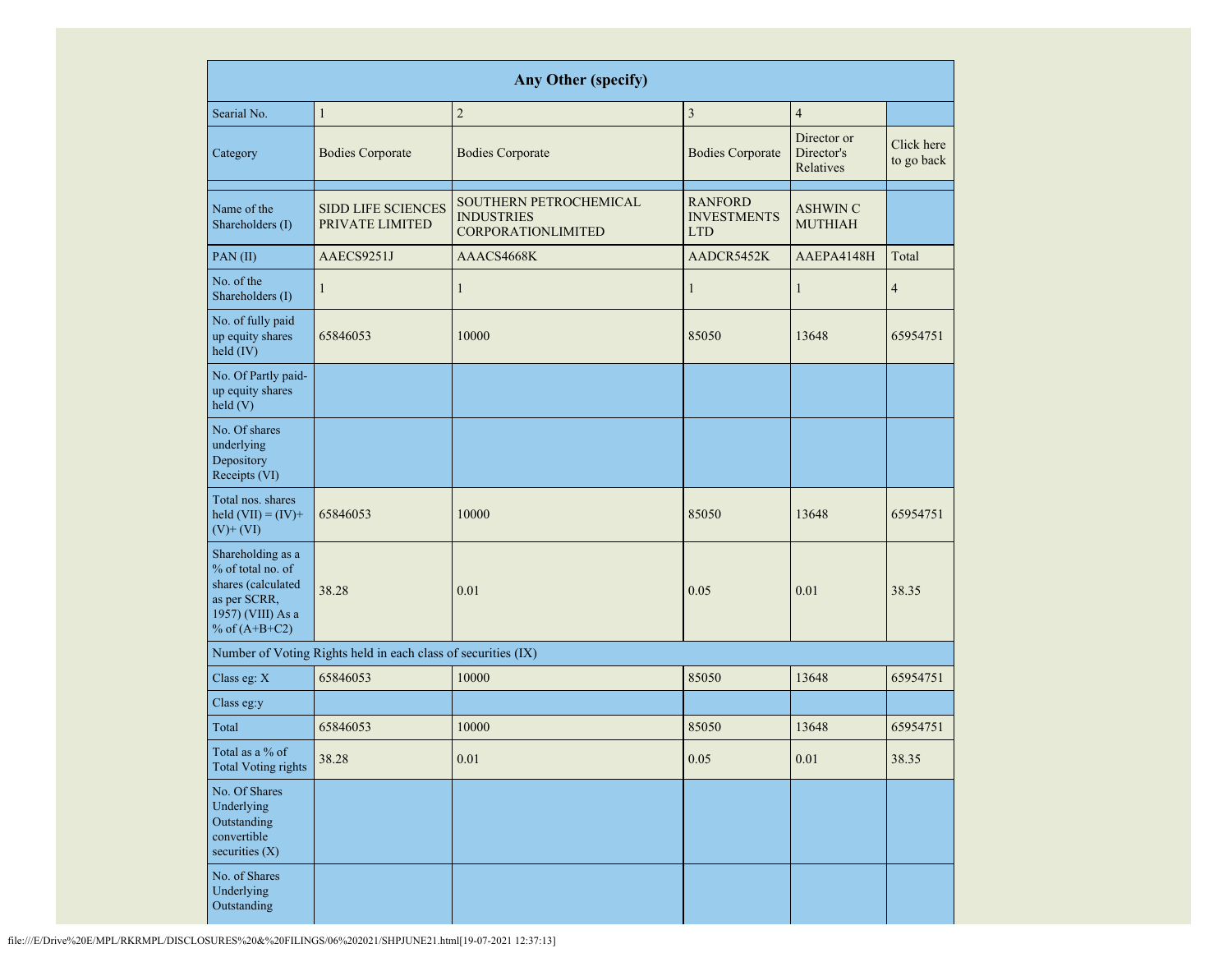| Warrants (Xi)                                                                                                                                                                      |                                                         |          |                |                |          |
|------------------------------------------------------------------------------------------------------------------------------------------------------------------------------------|---------------------------------------------------------|----------|----------------|----------------|----------|
| No. Of Shares<br>Underlying<br>Outstanding<br>convertible<br>securities and No.<br>Of Warrants $(X_i)$<br>(a)                                                                      |                                                         |          |                |                |          |
| Shareholding, as a<br>% assuming full<br>conversion of<br>convertible<br>securities (as a<br>percentage of<br>diluted share<br>capital) (XI)=<br>(VII)+(X) As a %<br>of $(A+B+C2)$ | 38.28                                                   | 0.01     | 0.05           | 0.01           | 38.35    |
| Number of Locked in shares (XII)                                                                                                                                                   |                                                         |          |                |                |          |
| No. (a)                                                                                                                                                                            |                                                         |          |                |                |          |
| As a % of total<br>Shares held (b)                                                                                                                                                 |                                                         |          |                |                |          |
|                                                                                                                                                                                    | Number of Shares pledged or otherwise encumbered (XIII) |          |                |                |          |
| No. (a)                                                                                                                                                                            |                                                         |          |                |                |          |
| As a % of total<br>Shares held (b)                                                                                                                                                 |                                                         |          |                |                |          |
| Number of equity<br>shares held in<br>dematerialized<br>form $(XIV)$                                                                                                               | 65846053                                                | 10000    | 85050          | 13648          | 65954751 |
| Reason for not providing PAN                                                                                                                                                       |                                                         |          |                |                |          |
| Reason for not<br>providing PAN                                                                                                                                                    |                                                         |          |                |                |          |
| Shareholder type                                                                                                                                                                   | Promoter                                                | Promoter | Promoter Group | Promoter Group |          |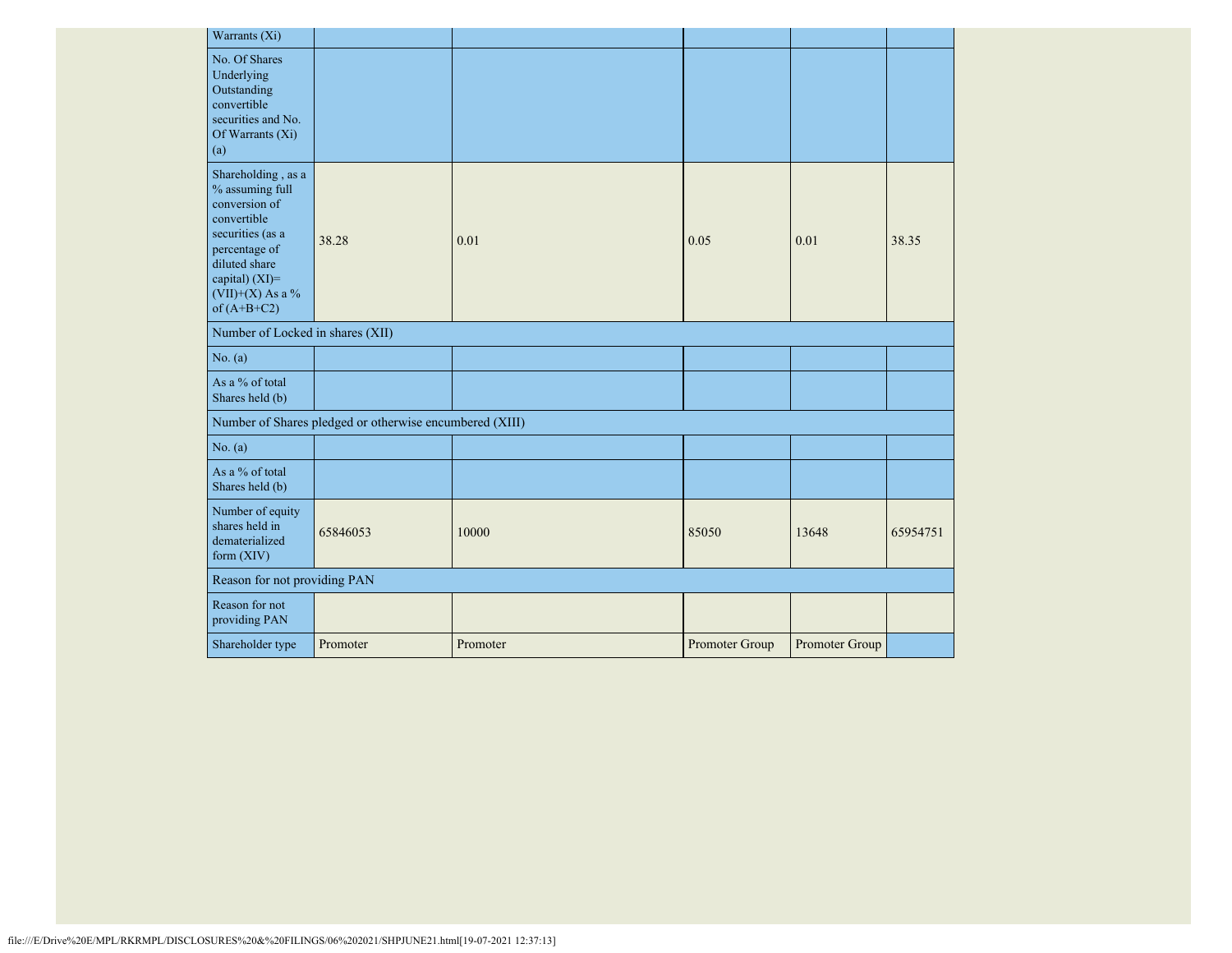| <b>Any Other (specify)</b>                                                                                           |                                                               |                            |                                           |                            |            |                         |                                     |
|----------------------------------------------------------------------------------------------------------------------|---------------------------------------------------------------|----------------------------|-------------------------------------------|----------------------------|------------|-------------------------|-------------------------------------|
| Searial No.                                                                                                          | $\mathbf{1}$                                                  | $\sqrt{2}$                 | $\overline{\mathbf{3}}$                   | $\overline{4}$             | 5          | 6                       | $\overline{7}$                      |
| Category                                                                                                             | Unclaimed or Suspense or<br><b>Escrow Account</b>             | <b>Bodies</b><br>Corporate | <b>Bodies Corporate</b>                   | Clearing<br><b>Members</b> | <b>HUF</b> | <b>IEPF</b>             | Non-<br>Resident<br>Indian<br>(NRI) |
| Category / More<br>than 1 percentage                                                                                 | Category                                                      | Category                   | More than 1 percentage of<br>shareholding | Category                   | Category   | Category                | Category                            |
| Name of the<br>Shareholders (I)                                                                                      |                                                               |                            | <b>Mercantile Ventures</b><br>Limited     |                            |            |                         |                                     |
| PAN(II)                                                                                                              |                                                               |                            | AAICM6095N                                |                            |            |                         |                                     |
| No. of the<br>Shareholders (I)                                                                                       | $\mathbf{1}$                                                  | 491                        | $\mathbf{1}$                              | 230                        | 1671       | $\overline{2}$          | 2042                                |
| No. of fully paid<br>up equity shares<br>held (IV)                                                                   | 95024                                                         | 6123684                    | 2497810                                   | 2614529                    | 3148917    | 7239576                 | 3235458                             |
| No. Of Partly paid-<br>up equity shares<br>held(V)                                                                   |                                                               |                            |                                           |                            |            |                         |                                     |
| No. Of shares<br>underlying<br>Depository<br>Receipts (VI)                                                           |                                                               |                            |                                           |                            |            |                         |                                     |
| Total nos. shares<br>held $(VII) = (IV) +$<br>$(V)$ + $(VI)$                                                         | 95024                                                         | 6123684                    | 2497810                                   | 2614529                    | 3148917    | 7239576                 | 3235458                             |
| Shareholding as a<br>% of total no. of<br>shares (calculated<br>as per SCRR,<br>1957) (VIII) As a<br>% of $(A+B+C2)$ | 0.06                                                          | 3.56                       | 1.45                                      | 1.52                       | 1.83       | 4.21                    | 1.88                                |
|                                                                                                                      | Number of Voting Rights held in each class of securities (IX) |                            |                                           |                            |            |                         |                                     |
| Class eg: X                                                                                                          | 95024                                                         | 6123684                    | 2497810                                   | 2614529                    | 3148917    | 7239576                 | 3235458                             |
| Class eg:y                                                                                                           |                                                               |                            |                                           |                            |            |                         |                                     |
| Total                                                                                                                | 95024                                                         | 6123684                    | 2497810                                   | 2614529                    |            | 3148917 7239576 3235458 |                                     |
| Total as a % of<br><b>Total Voting rights</b>                                                                        | 0.06                                                          | 3.56                       | 1.45                                      | 1.52                       | 1.83       | 4.21                    | 1.88                                |
| No. Of Shares<br>Underlying<br>Outstanding<br>convertible<br>securities (X)                                          |                                                               |                            |                                           |                            |            |                         |                                     |
| No. of Shares                                                                                                        |                                                               |                            |                                           |                            |            |                         |                                     |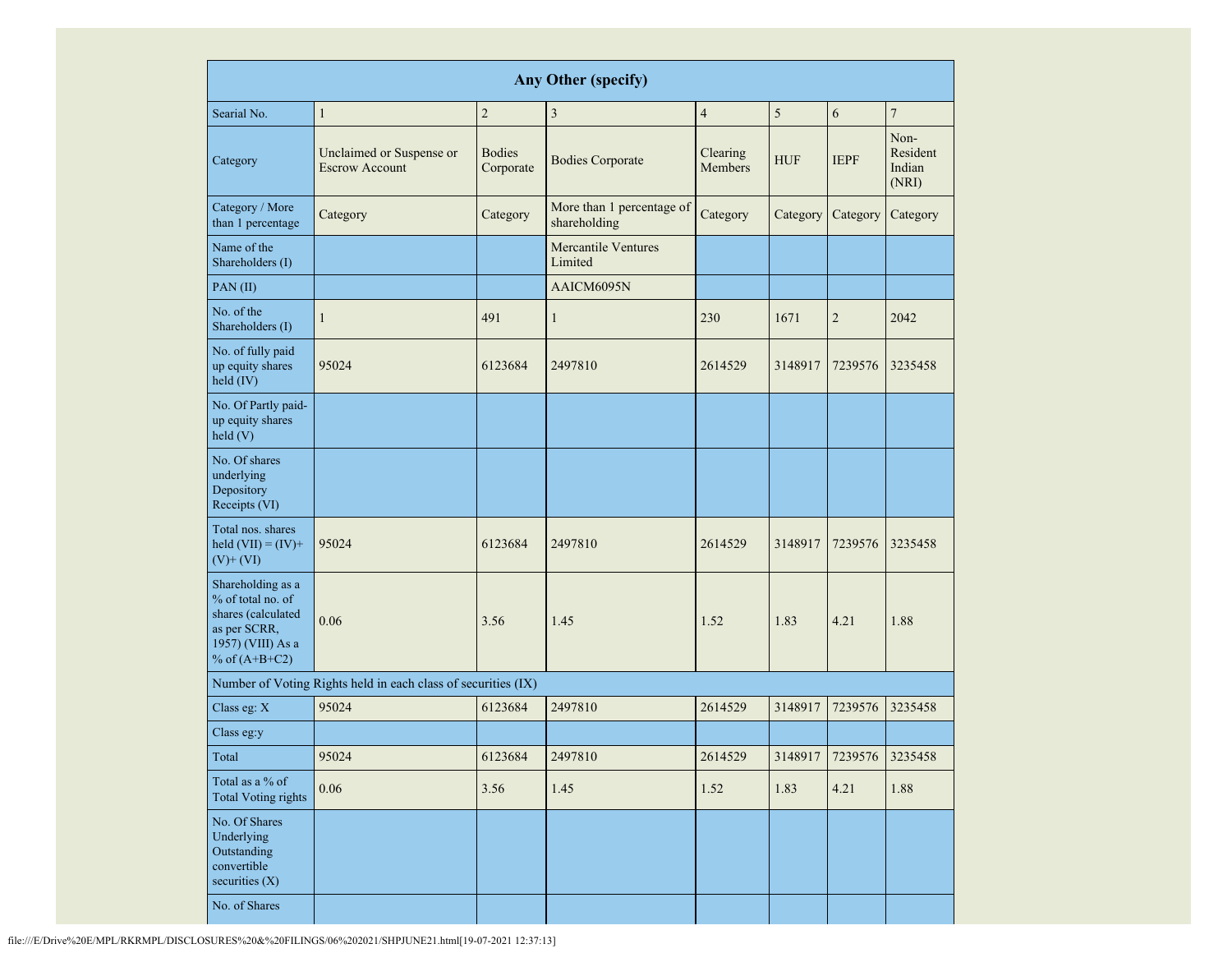| Underlying<br>Outstanding<br>Warrants (Xi)                                                                                                                                         |       |         |         |         |         |         |         |
|------------------------------------------------------------------------------------------------------------------------------------------------------------------------------------|-------|---------|---------|---------|---------|---------|---------|
| No. Of Shares<br>Underlying<br>Outstanding<br>convertible<br>securities and No.<br>Of Warrants (Xi)<br>(a)                                                                         |       |         |         |         |         |         |         |
| Shareholding, as a<br>% assuming full<br>conversion of<br>convertible<br>securities (as a<br>percentage of<br>diluted share<br>capital) (XI)=<br>(VII)+(X) As a %<br>of $(A+B+C2)$ | 0.06  | 3.56    | 1.45    | 1.52    | 1.83    | 4.21    | 1.88    |
| Number of Locked in shares (XII)                                                                                                                                                   |       |         |         |         |         |         |         |
| No. (a)                                                                                                                                                                            |       |         |         |         |         |         |         |
| As a % of total<br>Shares held (b)                                                                                                                                                 |       |         |         |         |         |         |         |
| Number of equity<br>shares held in<br>dematerialized<br>form $(XIV)$                                                                                                               | 95024 | 5968884 | 2497810 | 2614529 | 3148902 | 7239576 | 2941833 |
| Reason for not providing PAN                                                                                                                                                       |       |         |         |         |         |         |         |
| Reason for not<br>providing PAN                                                                                                                                                    |       |         |         |         |         |         |         |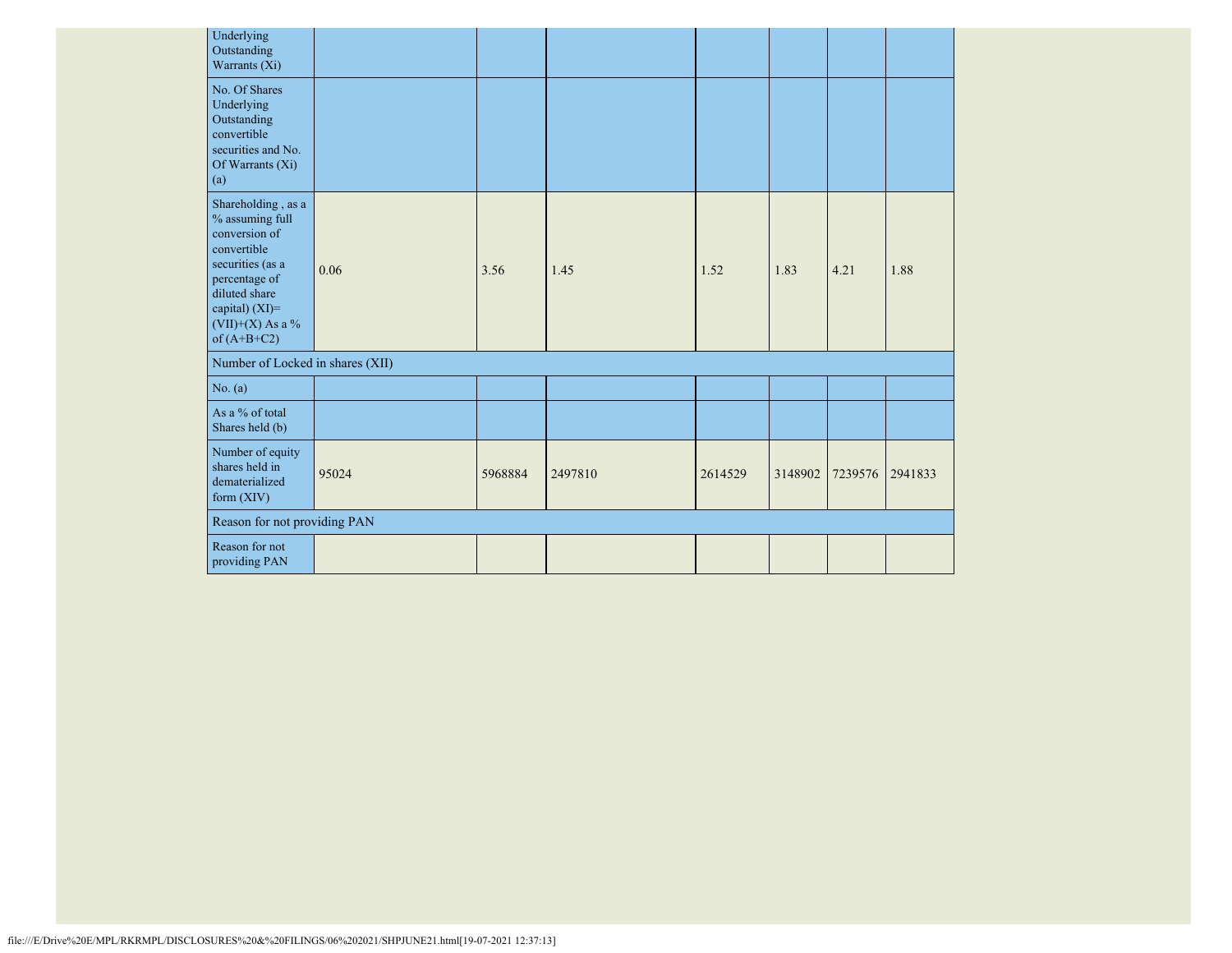| <b>Any Other (specify)</b>                                                                                           |                                                               |                       |  |  |  |
|----------------------------------------------------------------------------------------------------------------------|---------------------------------------------------------------|-----------------------|--|--|--|
| Searial No.                                                                                                          | $8\,$                                                         |                       |  |  |  |
| Category                                                                                                             | <b>Trusts</b>                                                 |                       |  |  |  |
| Category / More<br>than 1 percentage                                                                                 | Category                                                      |                       |  |  |  |
| Name of the<br>Shareholders (I)                                                                                      |                                                               | Click here to go back |  |  |  |
| PAN(II)                                                                                                              |                                                               | Total                 |  |  |  |
| No. of the<br>Shareholders (I)                                                                                       | $\sqrt{2}$                                                    | 4439                  |  |  |  |
| No. of fully paid<br>up equity shares<br>held (IV)                                                                   | 2540                                                          | 22459728              |  |  |  |
| No. Of Partly paid-<br>up equity shares<br>held (V)                                                                  |                                                               |                       |  |  |  |
| No. Of shares<br>underlying<br>Depository<br>Receipts (VI)                                                           |                                                               |                       |  |  |  |
| Total nos. shares<br>held $(VII) = (IV) +$<br>$(V)$ + $(VI)$                                                         | 2540                                                          | 22459728              |  |  |  |
| Shareholding as a<br>% of total no. of<br>shares (calculated<br>as per SCRR,<br>1957) (VIII) As a<br>% of $(A+B+C2)$ | $\boldsymbol{0}$                                              | 13.06                 |  |  |  |
|                                                                                                                      | Number of Voting Rights held in each class of securities (IX) |                       |  |  |  |
| Class eg: X                                                                                                          | 2540                                                          | 22459728              |  |  |  |
| Class eg:y                                                                                                           |                                                               |                       |  |  |  |
| Total                                                                                                                | 2540                                                          | 22459728              |  |  |  |
| Total as a % of<br><b>Total Voting rights</b>                                                                        | $\boldsymbol{0}$                                              | 13.06                 |  |  |  |
| No. Of Shares<br>Underlying<br>Outstanding<br>convertible<br>securities $(X)$                                        |                                                               |                       |  |  |  |
| No. of Shares<br>Underlying<br>Outstanding<br>Warrants (Xi)                                                          |                                                               |                       |  |  |  |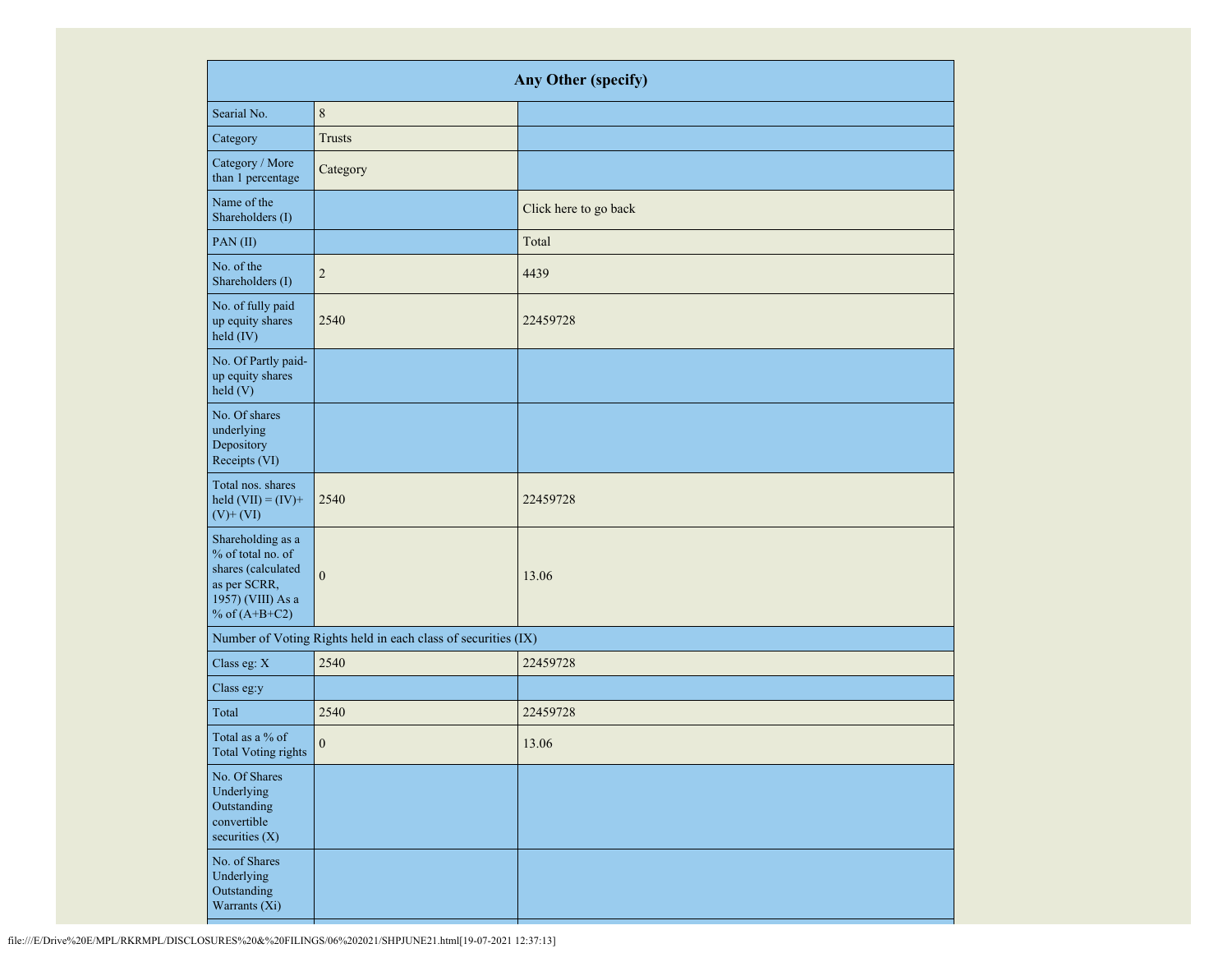|                                  | No. Of Shares<br>Underlying<br>Outstanding<br>convertible<br>securities and No.<br>Of Warrants (Xi)<br>(a)                                                                           |                              |          |  |  |
|----------------------------------|--------------------------------------------------------------------------------------------------------------------------------------------------------------------------------------|------------------------------|----------|--|--|
|                                  | Shareholding, as a<br>% assuming full<br>conversion of<br>convertible<br>securities (as a<br>percentage of<br>diluted share<br>capital) (XI)=<br>$(VII)+(X)$ As a %<br>of $(A+B+C2)$ | $\mathbf{0}$                 | 13.06    |  |  |
| Number of Locked in shares (XII) |                                                                                                                                                                                      |                              |          |  |  |
|                                  | No. (a)                                                                                                                                                                              |                              |          |  |  |
|                                  | As a % of total<br>Shares held (b)                                                                                                                                                   |                              |          |  |  |
|                                  | Number of equity<br>shares held in<br>dematerialized<br>form (XIV)                                                                                                                   | 2540                         | 22011288 |  |  |
|                                  |                                                                                                                                                                                      | Reason for not providing PAN |          |  |  |
|                                  | Reason for not<br>providing PAN                                                                                                                                                      |                              |          |  |  |